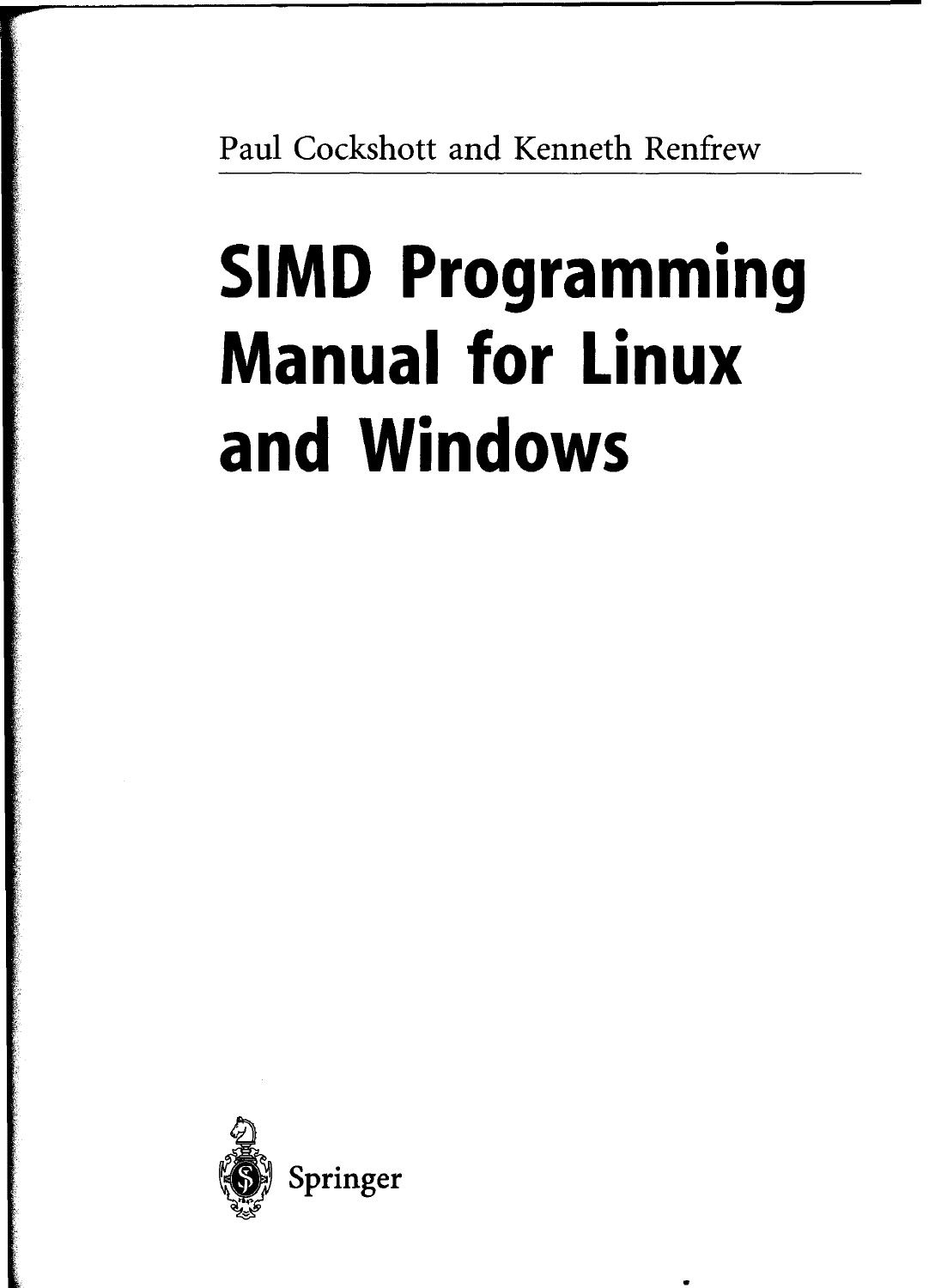# **Contents**

|              |                                    | <b>List of Tables</b><br>xvii                                                            |  |  |  |  |  |
|--------------|------------------------------------|------------------------------------------------------------------------------------------|--|--|--|--|--|
|              | <b>List of Figures</b><br>xix      |                                                                                          |  |  |  |  |  |
|              | <b>List of Algorithms</b><br>xxiii |                                                                                          |  |  |  |  |  |
|              | Introduction                       | <b>XXV</b>                                                                               |  |  |  |  |  |
|              |                                    |                                                                                          |  |  |  |  |  |
| L            |                                    | <b>SIMD Programming</b><br>1<br>Paul Cockshott                                           |  |  |  |  |  |
| 1            |                                    | Computer Speed, Program Speed<br>3                                                       |  |  |  |  |  |
|              | 1.1                                | 3                                                                                        |  |  |  |  |  |
|              | 1.2                                | $\overline{\mathbf{4}}$                                                                  |  |  |  |  |  |
|              | 1.3                                | 5                                                                                        |  |  |  |  |  |
|              | 1.4                                | 6                                                                                        |  |  |  |  |  |
|              | 1.5                                | Algorithm Complexity<br>8                                                                |  |  |  |  |  |
| $\mathbf{z}$ |                                    | <b>SIMD Instruction-sets</b><br>11                                                       |  |  |  |  |  |
|              | 2.1                                | The SIMD Model $\dots\dots\dots\dots\dots\dots\dots\dots\dots\dots\dots\dots\dots$<br>11 |  |  |  |  |  |
|              | 2.2                                | The MMX Register Architecture<br>12                                                      |  |  |  |  |  |
|              | 2.3                                | 13                                                                                       |  |  |  |  |  |
|              | 2.4                                | 15                                                                                       |  |  |  |  |  |
|              |                                    | 17<br>2.4.1                                                                              |  |  |  |  |  |
|              |                                    | Cache Line Length and Prefetching<br>18<br>2.4.2                                         |  |  |  |  |  |
|              | 2.5                                | 19                                                                                       |  |  |  |  |  |
|              |                                    | Cache Optimisation<br>21<br>2.5.1                                                        |  |  |  |  |  |
|              | 2.6                                | 22                                                                                       |  |  |  |  |  |
| 3            |                                    | SIMD Programming in Assembler and C<br>23                                                |  |  |  |  |  |
|              | 3.1                                | 23                                                                                       |  |  |  |  |  |
|              |                                    | Dead for Loop Elimination<br>3.1.1<br>24                                                 |  |  |  |  |  |
|              |                                    | 25<br>3.1.2                                                                              |  |  |  |  |  |
|              | 3.2                                | Direct Use of Assembler Code<br>25                                                       |  |  |  |  |  |
|              |                                    | 3.2.1<br>26                                                                              |  |  |  |  |  |
|              | 3.3                                | Use of Assembler Intrinsics<br>27                                                        |  |  |  |  |  |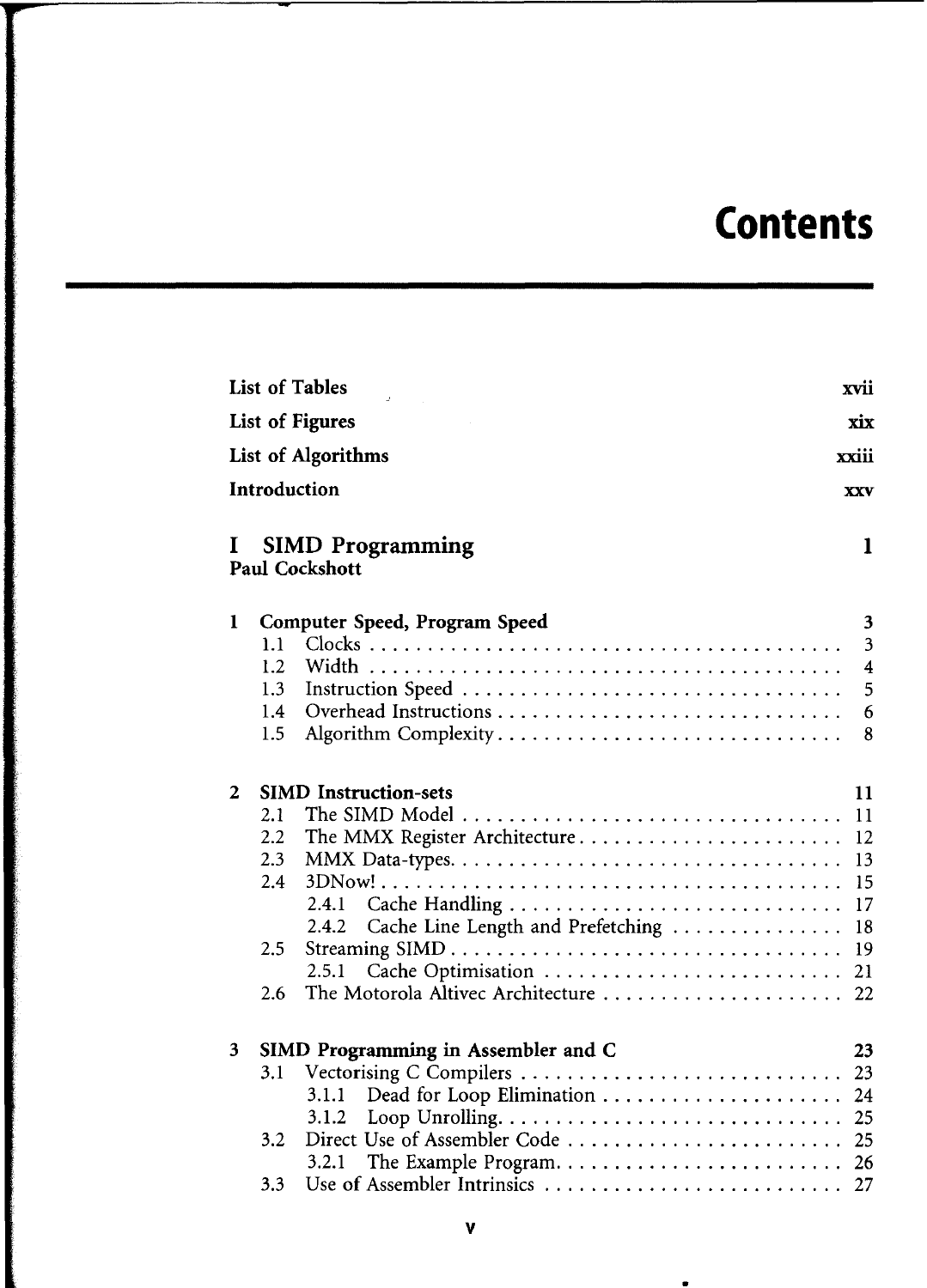| ۷Ì | <b>Contents</b> |
|----|-----------------|
|    |                 |

|   | 3.4<br>3.5<br>3.6<br>3.7 | 27<br>Use of the Nasm Assembler<br>28<br>29<br>3.5.1<br>3.5.2<br>29<br>32<br>3.5.3<br>3.5.4<br>Linking and Object File Formats<br>34<br>3.5.5<br>35<br>Coordinate Transformations Using 3DNow!<br>38<br>Coordinate Transformations Using SSE Instructions.<br>44 |  |
|---|--------------------------|------------------------------------------------------------------------------------------------------------------------------------------------------------------------------------------------------------------------------------------------------------------|--|
| 4 |                          | <b>Intel SIMD Instructions</b><br>47                                                                                                                                                                                                                             |  |
|   | 4.1                      | 47                                                                                                                                                                                                                                                               |  |
|   | 4.2                      | 51                                                                                                                                                                                                                                                               |  |
|   | 4.3                      | 51<br>saturate $\ldots \ldots \ldots \ldots \ldots \ldots \ldots \ldots \ldots \ldots \ldots$                                                                                                                                                                    |  |
|   | 4.4                      | 51                                                                                                                                                                                                                                                               |  |
|   |                          | 4.4.1<br>52                                                                                                                                                                                                                                                      |  |
|   |                          | 52<br>4.4.2<br><b>ADDSS</b>                                                                                                                                                                                                                                      |  |
|   |                          | 4.4.3<br>52                                                                                                                                                                                                                                                      |  |
|   |                          | 4.4.4<br>52                                                                                                                                                                                                                                                      |  |
|   |                          | 4.4.5<br>53                                                                                                                                                                                                                                                      |  |
|   |                          | 4.4.6<br>54                                                                                                                                                                                                                                                      |  |
|   |                          | 4.4.7<br>54                                                                                                                                                                                                                                                      |  |
|   |                          | 4.4.8                                                                                                                                                                                                                                                            |  |
|   |                          | 55                                                                                                                                                                                                                                                               |  |
|   |                          | 4.4.9<br>55                                                                                                                                                                                                                                                      |  |
|   |                          | 55                                                                                                                                                                                                                                                               |  |
|   |                          | 56                                                                                                                                                                                                                                                               |  |
|   |                          | 56                                                                                                                                                                                                                                                               |  |
|   |                          | 4.4.13 CVTTSS2SI<br>56                                                                                                                                                                                                                                           |  |
|   |                          | 56                                                                                                                                                                                                                                                               |  |
|   |                          | 57                                                                                                                                                                                                                                                               |  |
|   |                          | 57                                                                                                                                                                                                                                                               |  |
|   |                          | 57                                                                                                                                                                                                                                                               |  |
|   |                          | 57                                                                                                                                                                                                                                                               |  |
|   |                          | 58                                                                                                                                                                                                                                                               |  |
|   |                          | 58                                                                                                                                                                                                                                                               |  |
|   |                          | 4.4.21 MASKMOVQ<br>59                                                                                                                                                                                                                                            |  |
|   |                          | 59                                                                                                                                                                                                                                                               |  |
|   |                          | 4423 MAXPS<br>60                                                                                                                                                                                                                                                 |  |
|   |                          | 4.4.24 MAXSD<br>60                                                                                                                                                                                                                                               |  |
|   |                          | 60                                                                                                                                                                                                                                                               |  |
|   |                          | 61                                                                                                                                                                                                                                                               |  |
|   |                          | 61                                                                                                                                                                                                                                                               |  |
|   |                          | 61                                                                                                                                                                                                                                                               |  |
|   |                          | 61                                                                                                                                                                                                                                                               |  |
|   |                          | -62                                                                                                                                                                                                                                                              |  |
|   |                          |                                                                                                                                                                                                                                                                  |  |
|   |                          |                                                                                                                                                                                                                                                                  |  |
|   |                          |                                                                                                                                                                                                                                                                  |  |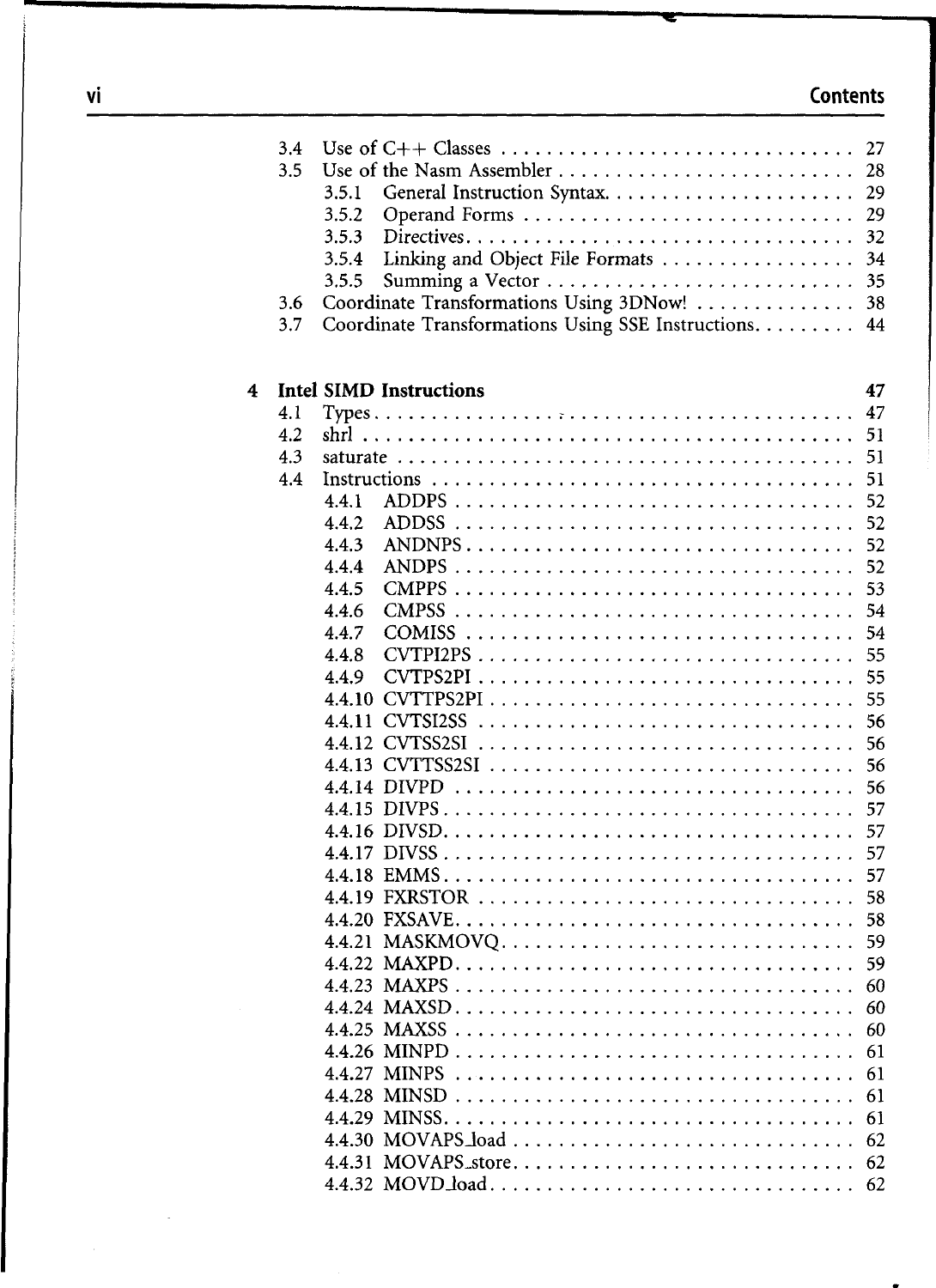# **Contents vii**

| 4.4.33 |                                                                                    | 63 |
|--------|------------------------------------------------------------------------------------|----|
| 4.4.34 |                                                                                    | 63 |
| 4.4.35 | MOVD_store_sse                                                                     | 63 |
| 4.4.36 |                                                                                    | 63 |
| 4.4.37 |                                                                                    | 64 |
| 4.4.38 | MOVHPS_store                                                                       | 64 |
| 4.4.39 |                                                                                    | 64 |
| 4.4.40 |                                                                                    | 64 |
| 4.4.41 |                                                                                    | 64 |
| 4.4.42 |                                                                                    | 65 |
| 4.4.43 |                                                                                    | 65 |
| 4.4.44 |                                                                                    | 65 |
| 4.4.45 | MOVQ_load                                                                          | 66 |
| 4.4.46 |                                                                                    | 66 |
| 4.4.47 |                                                                                    | 66 |
| 4.4.48 |                                                                                    | 66 |
| 4.4.49 |                                                                                    | 67 |
| 4.4.50 | MOVUPS_store                                                                       | 67 |
| 4.4.51 | MULPD                                                                              | 67 |
| 4.4.52 |                                                                                    | 67 |
| 4.4.53 |                                                                                    | 68 |
| 4.4.54 |                                                                                    | 68 |
| 4.4.55 |                                                                                    | 68 |
| 4.4.56 | PACKSSDW                                                                           | 69 |
| 4.4.57 |                                                                                    | 69 |
| 4.4.58 |                                                                                    | 69 |
| 4.4.59 |                                                                                    | 70 |
| 4.4.60 |                                                                                    | 70 |
| 4.4.61 |                                                                                    | 70 |
| 4.4.62 | PADDW_sse                                                                          | 71 |
| 4.4.63 |                                                                                    | 71 |
| 4.4.64 |                                                                                    | 71 |
| 4.4.65 |                                                                                    | 72 |
| 4.4.66 |                                                                                    | 72 |
| 4.4.67 |                                                                                    | 72 |
| 4.4.68 |                                                                                    | 73 |
| 4.4.69 | PADDUSB                                                                            | 73 |
| 4.4.70 |                                                                                    | 74 |
| 4.4.71 |                                                                                    | 74 |
| 4.4.72 |                                                                                    | 74 |
| 4.4.73 |                                                                                    | 75 |
| 4.4.74 | $PANDN\_sse \ldots \ldots \ldots \ldots \ldots \ldots \ldots \ldots \ldots \ldots$ | 75 |
| 4.4.75 |                                                                                    | 75 |
| 4.4.76 |                                                                                    | 76 |
| 4.4.77 |                                                                                    | 76 |
| 4.4.78 |                                                                                    | 76 |
| 4.4.79 |                                                                                    | 77 |
| 4.4.80 |                                                                                    | 77 |
|        |                                                                                    |    |

 $\bullet$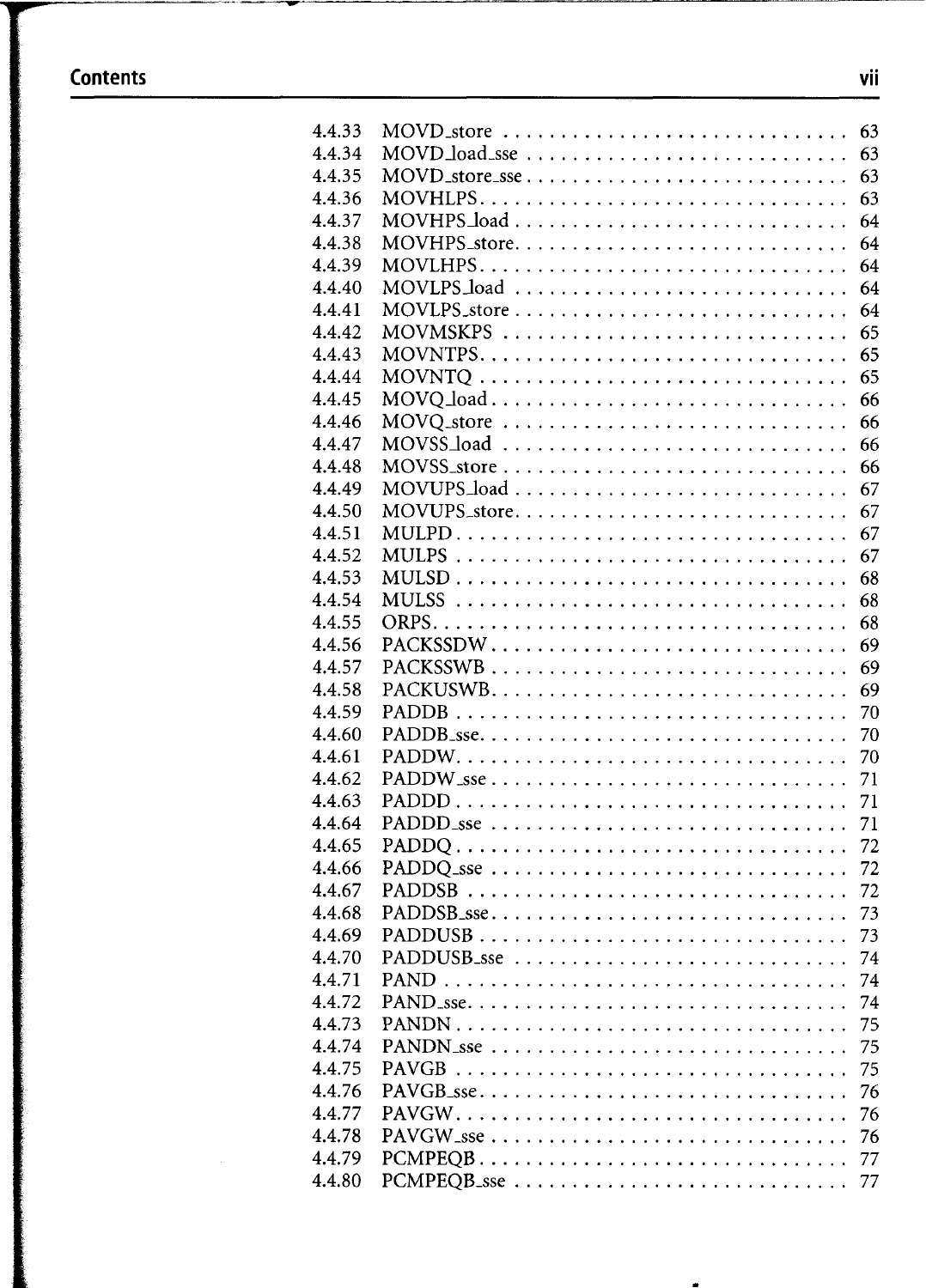# **viii Contents**

 $\bullet$ 

| 4.4.81  |                                                                                       |  |  |  |  | 77 |
|---------|---------------------------------------------------------------------------------------|--|--|--|--|----|
| 4.4.82  |                                                                                       |  |  |  |  | 78 |
| 4.4.83  |                                                                                       |  |  |  |  | 78 |
| 4.4.84  |                                                                                       |  |  |  |  | 79 |
| 4.4.85  | PCMPGTB                                                                               |  |  |  |  | 79 |
| 4.4.86  |                                                                                       |  |  |  |  | 79 |
| 4.4.87  | PCMPGTW                                                                               |  |  |  |  | 80 |
| 4.4.88  | PCMPGTW_sse                                                                           |  |  |  |  | 80 |
| 4.4.89  |                                                                                       |  |  |  |  | 80 |
| 4.4.90  |                                                                                       |  |  |  |  | 81 |
| 4.4.91  |                                                                                       |  |  |  |  | 81 |
| 4.4.92  |                                                                                       |  |  |  |  | 81 |
| 4.4.93  |                                                                                       |  |  |  |  | 82 |
| 4.4.94  | PMADDWD                                                                               |  |  |  |  | 82 |
| 4.4.95  |                                                                                       |  |  |  |  | 82 |
| 4.4.96  |                                                                                       |  |  |  |  | 83 |
| 4.4.97  | PMINSW                                                                                |  |  |  |  |    |
| 4.4.98  |                                                                                       |  |  |  |  | 83 |
|         |                                                                                       |  |  |  |  | 84 |
| 4.4.99  |                                                                                       |  |  |  |  | 84 |
| 4.4.100 | PMULHUW                                                                               |  |  |  |  | 84 |
| 4.4.101 | PMULHW                                                                                |  |  |  |  | 85 |
| 4.4.102 |                                                                                       |  |  |  |  | 85 |
| 4.4.103 |                                                                                       |  |  |  |  | 86 |
|         | 4.4.104 PREFETCHNTA                                                                   |  |  |  |  | 86 |
| 4.4.105 |                                                                                       |  |  |  |  | 86 |
|         |                                                                                       |  |  |  |  | 86 |
|         |                                                                                       |  |  |  |  | 87 |
|         |                                                                                       |  |  |  |  | 87 |
|         |                                                                                       |  |  |  |  | 87 |
|         |                                                                                       |  |  |  |  | 88 |
| 4.4.111 |                                                                                       |  |  |  |  | 89 |
| 4.4.112 | $PSUBSx \ldots \ldots \ldots \ldots \ldots \ldots \ldots \ldots \ldots \ldots \ldots$ |  |  |  |  | 89 |
| 4.4.113 |                                                                                       |  |  |  |  | 90 |
| 4.4.114 |                                                                                       |  |  |  |  | 90 |
| 4.4.115 |                                                                                       |  |  |  |  | 90 |
| 4.4.116 |                                                                                       |  |  |  |  | 91 |
| 4.4.117 | PUNPCKHWD                                                                             |  |  |  |  | 91 |
| 4.4.118 |                                                                                       |  |  |  |  | 91 |
| 4.4.119 |                                                                                       |  |  |  |  | 92 |
|         | 4.4.120 PUNPCKLDQ                                                                     |  |  |  |  | 92 |
|         |                                                                                       |  |  |  |  | 92 |
|         |                                                                                       |  |  |  |  | 93 |
|         |                                                                                       |  |  |  |  | 93 |
|         |                                                                                       |  |  |  |  | 93 |
|         |                                                                                       |  |  |  |  | 94 |
|         | 4.4.126 SFENCE                                                                        |  |  |  |  | 94 |
|         |                                                                                       |  |  |  |  | 95 |
|         |                                                                                       |  |  |  |  | 95 |
|         |                                                                                       |  |  |  |  |    |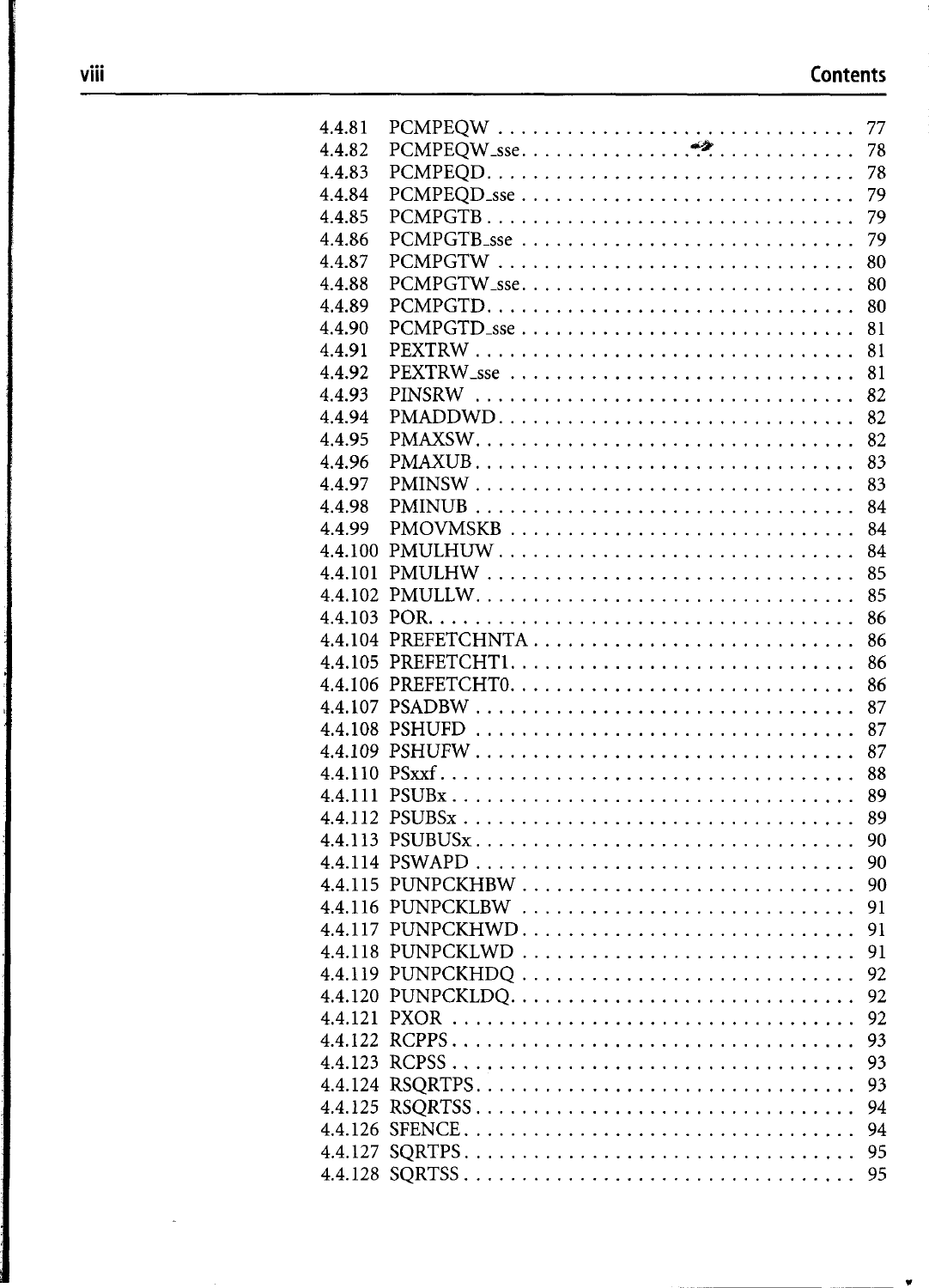and a basic of a community of the state of the

**Collective** 

in all province of the company

|   |                       | 4.4.129               |                                                                                             | 95         |
|---|-----------------------|-----------------------|---------------------------------------------------------------------------------------------|------------|
|   | $\mathcal{P}_\lambda$ | 4.4.130               |                                                                                             | 96         |
|   |                       | 4.4.131               |                                                                                             | 96         |
|   |                       | 4.4.132               | UNPCLPS                                                                                     | 96         |
|   |                       | 4.4.133               | XORPS                                                                                       | 97         |
|   |                       |                       |                                                                                             |            |
| 5 |                       |                       | <b>3DNOW Instructions</b>                                                                   | 99         |
|   |                       | 5.0.1                 |                                                                                             | 99         |
|   |                       | 5.0.2                 |                                                                                             | 99         |
|   |                       | 5.0.3                 |                                                                                             | 99         |
|   |                       | 5.0.4                 | PFADD                                                                                       | 100        |
|   |                       | 5.0.5                 |                                                                                             | 100        |
|   |                       | 5.0.6                 |                                                                                             | 100        |
|   |                       | 5.0.7                 |                                                                                             | 101        |
|   |                       | 5.0.8                 |                                                                                             | 101        |
|   |                       | 5.0.9                 |                                                                                             | 101        |
|   |                       |                       |                                                                                             | 102        |
|   |                       |                       |                                                                                             |            |
|   |                       |                       |                                                                                             | 102        |
|   |                       |                       | 5.0.12 PFPNACC                                                                              | 102        |
|   |                       |                       |                                                                                             | 103        |
|   |                       |                       |                                                                                             | 103        |
|   |                       |                       |                                                                                             | 104        |
|   |                       |                       |                                                                                             | 104        |
|   |                       |                       |                                                                                             | 105        |
|   |                       |                       |                                                                                             | 105        |
|   |                       |                       |                                                                                             | 105        |
|   |                       |                       |                                                                                             |            |
|   |                       |                       |                                                                                             |            |
| П |                       | <b>Paul Cockshott</b> | <b>SIMD Programming Languages</b>                                                           | 107        |
|   |                       |                       |                                                                                             |            |
| 6 |                       |                       | Another Approach: Data Parallel Languages                                                   | 109        |
|   | 6.1                   |                       | Operations on Whole Arrays                                                                  | 109        |
|   |                       | 6.1.1                 |                                                                                             | 111        |
|   |                       | 6.1.2                 |                                                                                             | 113        |
|   |                       | 6.1.3                 |                                                                                             | 114        |
|   |                       | 6.1.4                 |                                                                                             | 114        |
|   |                       |                       |                                                                                             |            |
|   | 6.2                   | 6.2.1                 | $Design \,\,Goals.\,\ldots.\,\ldots.\,\ldots.\,\ldots.\,\ldots.\,\ldots.\,\ldots.\,\ldots.$ | 116        |
|   |                       | 6.2.2                 |                                                                                             | 118        |
|   |                       |                       |                                                                                             | 119        |
|   |                       | 6.2.3                 | Expressive Power                                                                            | 119        |
|   |                       | 6.2.4                 |                                                                                             | 120        |
| 7 |                       |                       |                                                                                             |            |
|   |                       |                       |                                                                                             |            |
|   |                       |                       | <b>Basics of Vector Pascal</b>                                                              | 121        |
|   | 7.1                   | 7.1.1                 |                                                                                             | 121<br>121 |

 $\bullet$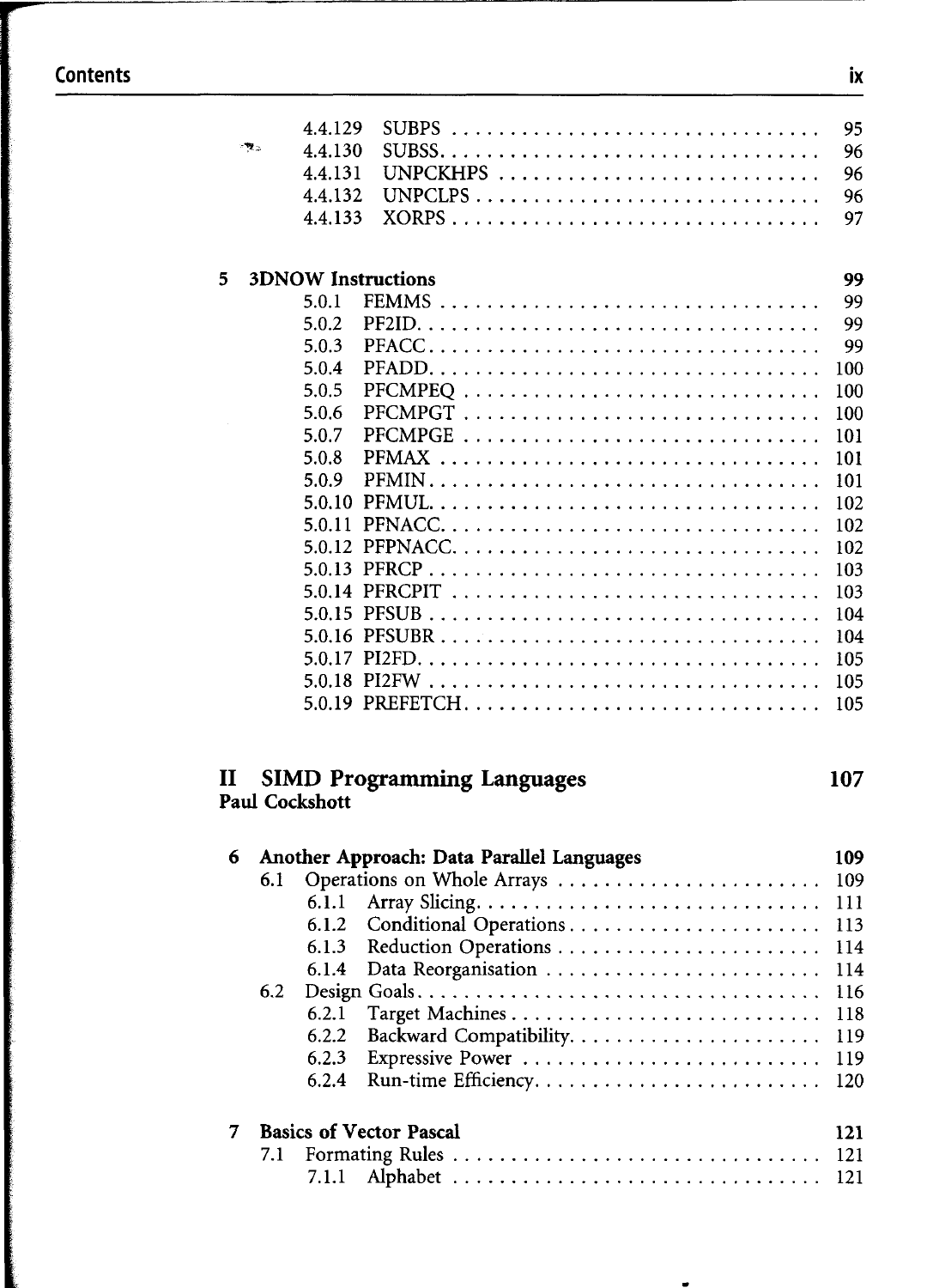# **Contents**

|     | 7.1.2 | Reserved Words and Identifiers        | 122 |
|-----|-------|---------------------------------------|-----|
|     | 7.1.3 | Character Case                        | 124 |
|     | 7.1.4 |                                       | 124 |
|     | 7.1.5 |                                       | 124 |
| 7.2 |       |                                       | 125 |
|     | 7.2.1 |                                       | 125 |
|     | 7.2.2 | Integer Numbers                       | 125 |
|     | 7.2.3 |                                       | 125 |
|     | 7.2.4 |                                       | 126 |
| 7.3 |       | Variables and Constants               | 127 |
|     | 7.3.1 |                                       | 127 |
|     | 7.3.2 |                                       | 128 |
|     | 7.3.3 |                                       | 129 |
|     | 7.3.4 |                                       | 129 |
|     | 7.3.5 |                                       | 129 |
| 7.4 |       |                                       | 130 |
|     | 7.4.1 |                                       | 130 |
|     | 7.4.2 | Operations on Boolean Values          | 132 |
|     | 7.4.3 |                                       | 133 |
|     | 7.4.4 |                                       | 133 |
| 7.5 |       |                                       | 135 |
|     | 7.5.1 | Matrix and Vector Operations          | 135 |
|     | 7.5.2 | Matrix and Vector Arithmetic          | 136 |
|     | 7.5.3 |                                       | 139 |
|     | 7.5.4 |                                       | 140 |
| 7.6 |       |                                       | 142 |
|     |       |                                       | 142 |
|     | 7.6.1 | Inner Product of Vectors              |     |
|     | 7.6.2 | Dot Product of Non-real Typed Vectors | 144 |
|     | 7.6.3 | Matrix to Vector Product              | 145 |
|     | 7.6.4 |                                       | 146 |
|     | 7.6.5 | Matrix to Matrix Multiplication       | 148 |
| 7.7 |       | Typography of Vector Pascal Programs  | 149 |
|     |       |                                       |     |
|     |       | Algorithmic Features of Vector Pascal | 151 |
| 8.1 |       |                                       | 151 |
| 8.2 |       |                                       | 152 |
|     | 8.2.1 | User-defined Functions                | 152 |
|     | 8.2.2 |                                       | 155 |
|     | 8.2.3 |                                       | 156 |
|     | 8.2.4 |                                       | 157 |
|     | 8.2.5 |                                       | 157 |
| 8.3 |       |                                       | 157 |
|     | 8.3.1 |                                       | 157 |
|     | 8.3.2 |                                       | 158 |
| 8.4 |       |                                       | 159 |
|     | 8.4.1 |                                       | 159 |
|     | 8.4.2 |                                       | 160 |
|     |       |                                       |     |

.

ستنقذ

 $\bf{8}$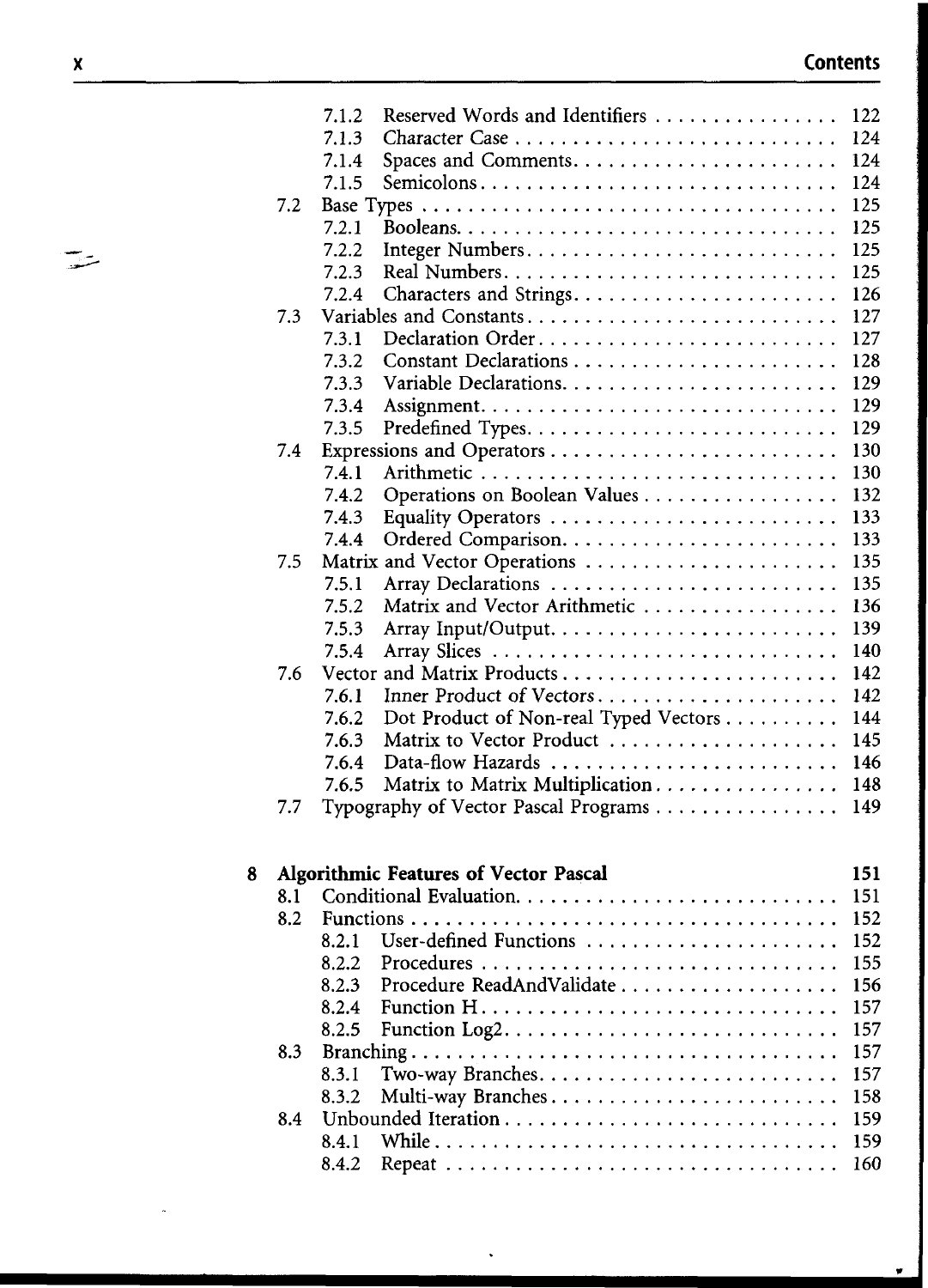#### **Contents xi**

|    | 8.5 |                                                  | 161 |
|----|-----|--------------------------------------------------|-----|
|    |     | 8.5.1                                            | 161 |
|    |     | 8.5.2                                            | 162 |
|    | 8.6 |                                                  | 163 |
|    |     |                                                  |     |
| 9  |     | <b>User-defined Types</b>                        | 165 |
|    | 9.1 |                                                  | 165 |
|    |     | 9.1.1                                            | 166 |
|    |     | 9.1.2                                            | 168 |
|    |     | 9.1.3                                            | 168 |
|    |     | 9.1.4                                            | 168 |
|    | 9.2 |                                                  | 169 |
|    |     |                                                  |     |
|    |     | 9.2.1                                            | 170 |
|    | 9.3 |                                                  | 170 |
|    |     | Arithmetic on Dimensioned Numbers<br>9.3.1       | 173 |
|    |     | Handling Different Units of Measurement<br>9.3.2 | 174 |
|    | 9.4 |                                                  | 175 |
|    | 9.5 |                                                  | 177 |
|    |     | 9.5.1                                            | 179 |
|    |     | 9.5.2                                            | 181 |
|    | 9.6 |                                                  | 182 |
|    |     | 9.6.1                                            | 182 |
|    |     | 9.6.2<br>Operations on Sets                      | 183 |
|    | 9.7 |                                                  | 183 |
|    |     |                                                  |     |
|    |     |                                                  |     |
| 10 |     | <b>Input and Output</b>                          | 187 |
|    |     |                                                  | 187 |
|    |     |                                                  | 187 |
|    |     |                                                  |     |
|    |     |                                                  | 188 |
|    |     |                                                  | 188 |
|    |     |                                                  | 190 |
|    |     |                                                  | 190 |
|    |     |                                                  | 190 |
|    |     | 10.2.3 Generic Array Output                      | 193 |
|    |     |                                                  | 193 |
|    |     |                                                  | 193 |
|    |     |                                                  | 194 |
|    |     | 10.3.3 Text File Input                           | 194 |
|    |     |                                                  | 195 |
|    |     |                                                  | 195 |
|    |     |                                                  | 195 |
|    |     |                                                  | 195 |
|    |     |                                                  | 196 |
|    |     |                                                  | 196 |
|    |     |                                                  |     |
| 11 |     | Permutations and Polymorphism                    | 197 |
|    |     |                                                  | 198 |
|    |     |                                                  | 200 |

 $\pmb{\psi}$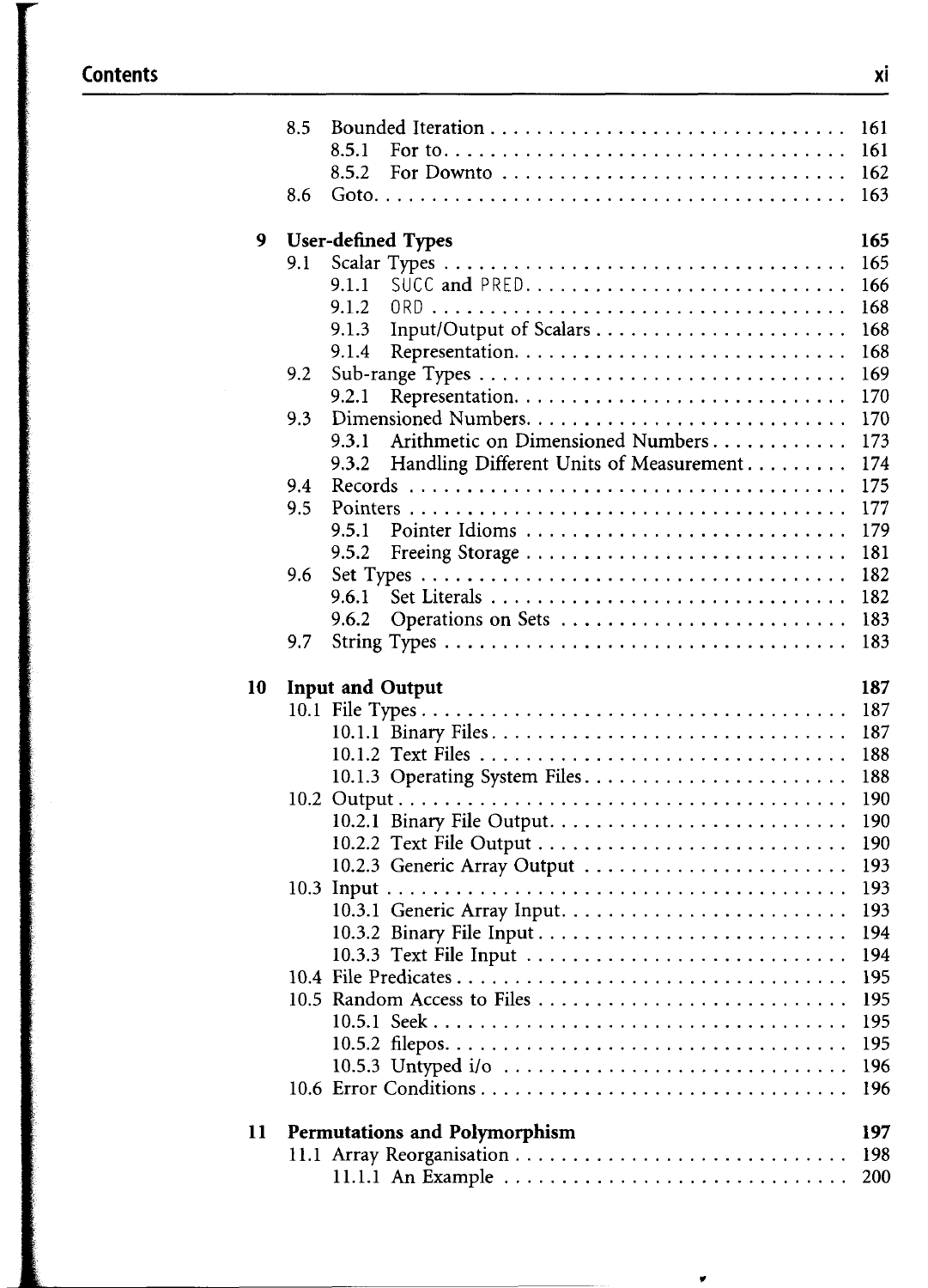# **xii Contents**

|    | 11.2<br>11.3          | 11.1.2<br>Array Shifts<br>11.1.3<br>11.1.4<br>11.2.1<br>Multiple Uses of Parametric Units<br>11.3.1<br>11.3.2 | 200<br>200<br>202<br>202<br>203<br>204<br>205<br>206 |
|----|-----------------------|---------------------------------------------------------------------------------------------------------------|------------------------------------------------------|
| Ш  | <b>Paul Cockshott</b> | <b>Programming Examples</b>                                                                                   | 209                                                  |
| 12 |                       | <b>Advanced Set Programming</b>                                                                               | 211                                                  |
|    | 12.1                  | Use of Sets to Find Prime Numbers.                                                                            | 211                                                  |
|    |                       | 12.1.1                                                                                                        | 212                                                  |
|    | 12.2                  |                                                                                                               | 213                                                  |
|    |                       | 12.2.1                                                                                                        | 215                                                  |
|    |                       | $loadset$<br>12.2.2                                                                                           | 216                                                  |
|    | 12.3                  |                                                                                                               | 218                                                  |
|    |                       | Retrieval Operations<br>12.3.1                                                                                | 219                                                  |
|    | 12.4                  | Use of Sets in Text Indexing                                                                                  | 219                                                  |
|    | 12.5                  | Constructing an Indexing Program                                                                              | 222                                                  |
|    |                       | dirlist: A Program for Traversing a Directory Tree.<br>12.5.1                                                 | 222                                                  |
|    |                       | 12.5.2                                                                                                        | 223                                                  |
|    | 12.6                  |                                                                                                               | 224                                                  |
|    |                       | 12.6.1                                                                                                        | 225                                                  |
|    |                       | 12.6.2                                                                                                        | 225                                                  |
|    |                       | 12.6.3                                                                                                        | 226                                                  |
|    | 12.7                  |                                                                                                               | 226                                                  |
|    |                       | 12.7.1                                                                                                        | 227                                                  |
|    |                       | 12.7.2<br>A Retrieval Program                                                                                 | 227                                                  |
| 13 |                       | <b>Parallel Image Processing</b>                                                                              | 229                                                  |
|    | 13.1                  | Declaring an Image Data Type                                                                                  | 229                                                  |
|    | 13.2                  | Brightness and Contrast Adjustment                                                                            | 229                                                  |
|    |                       | Efficiency in Image Code<br>13.2.1                                                                            | 230                                                  |
|    | 13.3                  |                                                                                                               | 231                                                  |
|    |                       | 13.3.1                                                                                                        | 233                                                  |
|    |                       | $13.3.2$ Sharpening                                                                                           | 233                                                  |

|      | 13.3.3 Comparing Implementations 235 |  |
|------|--------------------------------------|--|
| 13.4 |                                      |  |
|      |                                      |  |
|      |                                      |  |
|      |                                      |  |
|      |                                      |  |
|      |                                      |  |
|      |                                      |  |

**t**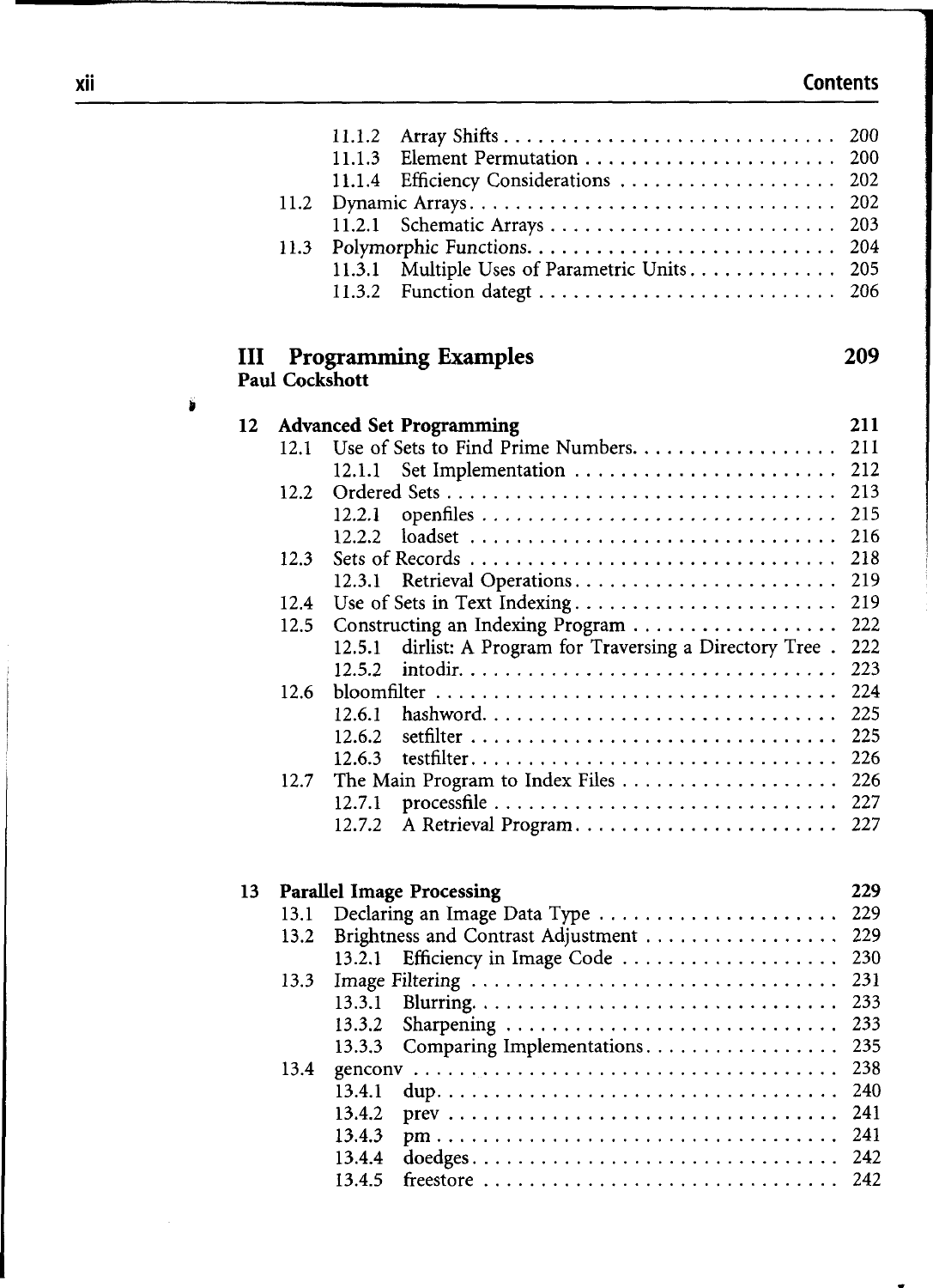**L\_**

|               | 13.5               |                                                    | 242 |
|---------------|--------------------|----------------------------------------------------|-----|
|               |                    | Parallel Half-tone<br>13.5.1                       | 244 |
|               |                    | 13.5.2                                             | 245 |
|               | 13.6               |                                                    | 247 |
|               | 13.7               |                                                    | 249 |
|               | 13.8               |                                                    | 251 |
|               | 13.9               |                                                    | 251 |
|               | 13.10              |                                                    | 251 |
|               |                    | 13.10.1 demoimg - An Example Image Display Program | 251 |
|               |                    |                                                    | 257 |
|               |                    | 13.11.1 Procedure initbmpheader                    | 260 |
|               |                    | 13.11.2 Procedure storebmpfile                     | 261 |
|               |                    |                                                    | 261 |
|               |                    |                                                    | 262 |
|               |                    | 13.11.4 Procedure adjustcontrast                   |     |
|               |                    | 13.11.5 Procedure pconv                            | 263 |
|               |                    | 13.11.6 Procedure convp                            | 264 |
|               |                    |                                                    |     |
| 14            |                    | Pattern Recognition and Image Compression          | 265 |
|               | 14.1               | Principles of Image Compression                    | 265 |
|               |                    | Data Compression in General<br>14.1.1              | 265 |
|               |                    | 14.1.2                                             | 266 |
|               |                    | Vector Quantisation of Images<br>14.1.3            | 266 |
|               |                    | 14.1.4                                             | 268 |
|               |                    | 14.1.5                                             | 269 |
|               | 14.2               |                                                    | 271 |
|               |                    | Vector Quantisation of Colour Images<br>14.2.1     | 277 |
|               |                    |                                                    |     |
| 15            |                    | 3D Graphics                                        | 279 |
|               | 15.1               | Mesh Representation                                | 280 |
|               | 15.2               | linedemo: An Illustration of 3D Projection.        | 282 |
|               | 15.3               | demo3d: Main Procedure of linedemo                 | 283 |
|               |                    | 15.3.1                                             | 283 |
|               |                    | SDL Initialisation<br>15.3.2                       | 285 |
|               | 15.4               | Create a Rotation Matrix                           | 287 |
|               |                    | 15.4.1                                             | 288 |
|               | 15.5               |                                                    | 288 |
|               |                    | Entry Point to Line Drawing<br>15.5.1              | 289 |
|               | 15.6               | Bresenham Line Drawing Procedure.                  | 290 |
|               | 15.7               | Performance                                        | 292 |
|               |                    |                                                    |     |
|               |                    |                                                    |     |
| $\mathbf{IV}$ | <b>VIPER</b>       |                                                    | 293 |
|               | <b>Ken Renfrew</b> |                                                    |     |
|               |                    |                                                    |     |
| 16            |                    | <b>Introduction to VIPER</b>                       | 295 |
|               | 16.1               | Rationale<br>.                                     | 295 |
|               |                    | The Literate Programming Tool<br>16.1.1            | 295 |
|               |                    | The Mathematical Syntax Converter<br>16.1.2        | 296 |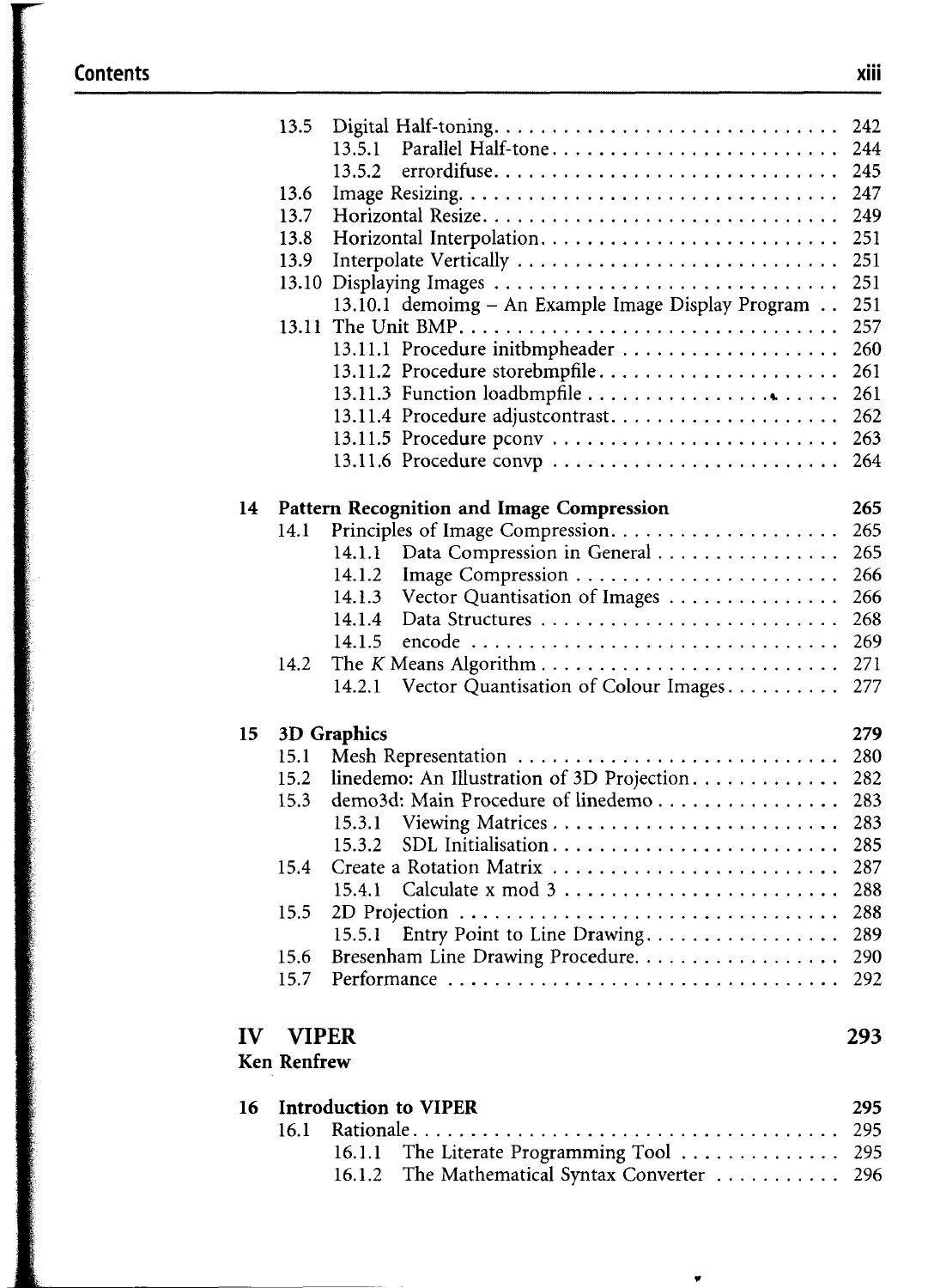# **xiv Contents**

| 16.2 |                                               | 296 |
|------|-----------------------------------------------|-----|
| 16.3 | Which VIPER to Download?                      | 297 |
| 16.4 |                                               | 297 |
| 16.5 |                                               | 298 |
| 16.6 |                                               | 298 |
| 16.7 |                                               | 298 |
|      | 16.7.1<br>Setting System Dependencies.        | 299 |
|      | 16.7.2                                        | 300 |
|      | Dynamic Compiler Options<br>16.7.3            | 301 |
|      | VIPER Option Buttons<br>16.7.4                | 303 |
| 16.8 |                                               | 303 |
| 16.9 |                                               | 303 |
|      | 16.9.1                                        | 303 |
|      | 16.9.2                                        | 304 |
|      | Embedding IATEX in Vector Pascal<br>16.9.3    | 306 |
|      |                                               | 306 |
|      |                                               | 306 |
|      |                                               | 306 |
|      | 16.11 Running Programs in VIPER               | 307 |
|      |                                               | 307 |
|      | 16.12.1 VPT <sub>F</sub> X Options            | 307 |
|      |                                               | 308 |
|      | 16.13 LATEX in VIPER                          | 308 |
|      |                                               | 309 |
|      | 16.15 Writing Code to Generate Good VPTEX.    | 309 |
|      |                                               | 309 |
|      |                                               | 310 |
|      | 16.15.3 Use of Ordinary Pascal Comments.      | 311 |
|      | 16.15.4 Levels of Detail Within Documentation | 311 |
|      | 16.15.5 Mathematical Translation: Motivation  |     |
|      |                                               |     |
|      |                                               | 313 |
|      |                                               |     |

|     |       | Appendix A Compiler Porting Tools | 315  |
|-----|-------|-----------------------------------|------|
| A.1 |       |                                   |      |
| A.2 |       |                                   |      |
|     | A 2.1 |                                   | 317  |
|     | A.2.2 |                                   | 320  |
| A.3 |       |                                   | 321  |
| A.4 |       |                                   | 321  |
|     | A 4.1 |                                   | -321 |
|     |       | A.4.2 Typed Formats               | 322  |
|     |       |                                   | 322  |
| A.5 |       |                                   | 322  |
|     | A.5.1 |                                   | 322  |
|     | A 5.2 |                                   | 322  |
|     | A.5.3 |                                   |      |